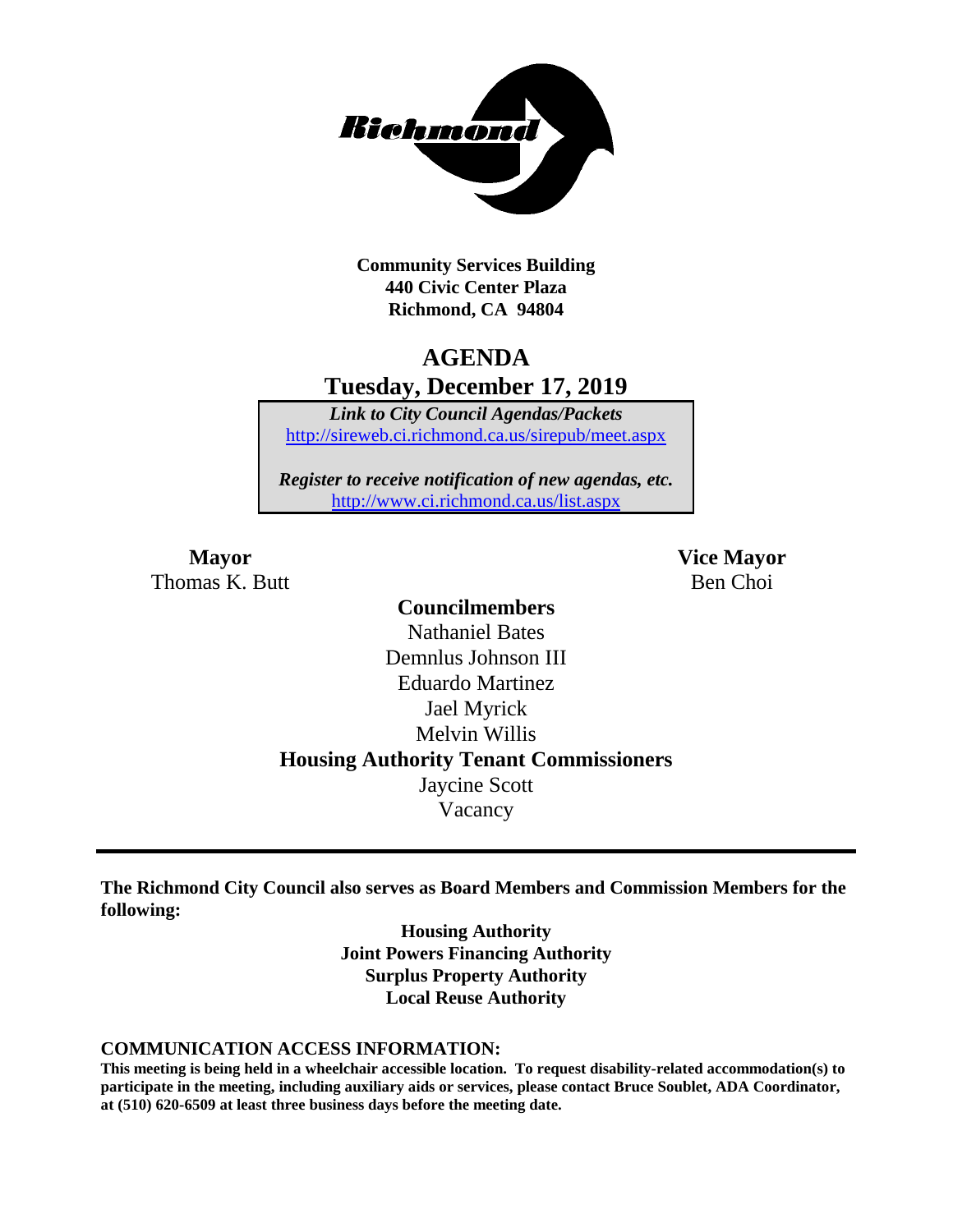# **MEETING PROCEDURES**

The City of Richmond encourages community participation at its City Council meetings and has established procedures that are intended to accommodate public input in a timely and time-sensitive way. As a courtesy to all members of the public who wish to participate in City Council meetings, please observe the following procedures:

**PUBLIC COMMENT ON AGENDA ITEMS:** Anyone who desires to address the City Council on items appearing on the agenda must complete and file a pink speaker's card with the City Clerk **prior** to the City Council's consideration of the item. Once the City Clerk has announced the item, no person shall be permitted to speak on the item other than those persons who have submitted their names to the City Clerk. Your name will be called when the item is announced for discussion. **Each speaker will be allowed up to TWO (2) MINUTES to address the City Council on NON-PUBLIC HEARING items listed on the agenda. Speakers are allowed up to THREE (3) minutes on PUBLIC HEARING items.**

**OPEN FORUM FOR PUBLIC COMMENT:** Individuals who would like to address the City Council on matters not listed on the agenda or on items remaining on the consent calendar may do so under Open Forum. All speakers must complete and file a pink speaker's card with the City Clerk **prior** to the commencement of Open Forum. The amount of time allotted to individual speakers shall be determined based on the number of persons requesting to speak during this item. **The time allocation for each speaker will be as follows:** 15 or fewer speakers, a maximum of 2 minutes; 16 to 24 speakers, a maximum of 1 and one-half minutes; and 25 or more speakers, a maximum of 1 minute.

### **SPEAKERS ARE REQUESTED TO OCCUPY THE RESERVED SEATS IN THE FRONT ROW BEHIND THE SPEAKER'S PODIUM AS THEIR NAME IS ANNOUNCED BY THE CITY CLERK.**

**CONSENT CALENDAR:** Consent Calendar items are considered routine and will be enacted, approved or adopted by one motion unless a request for removal for discussion or explanation is received from the audience or the City Council. A member of the audience requesting to remove an item from the consent calendar that is sponsored by City staff must first complete a speaker's card and discuss the item with a City staff person who has knowledge of the subject material **prior** to filing the card with the City Clerk and **prior** to the City Council's consideration of Agenda Review. Councilmembers who request to remove an item from the consent calendar must do so during Agenda Review. An item removed from the Consent Calendar may be placed anywhere on the agenda following the City Council's agenda review.

**CONDUCT AT MEETINGS:** Richmond City Council meetings are limited public forums during which the City strives to provide an open, safe atmosphere and promote robust public debate. Members of the public, however, must comply with state law, as well as the City's laws and procedures and may not actually disrupt the orderly conduct of these meetings. The public, for example, may not shout or use amplifying devices, must submit comment cards and speak during their allotted time, may not create a physical disturbance, may not speak on matters unrelated to issues within the jurisdiction of the City Council or the agenda item at hand, and may not cause immediate threats to public safety.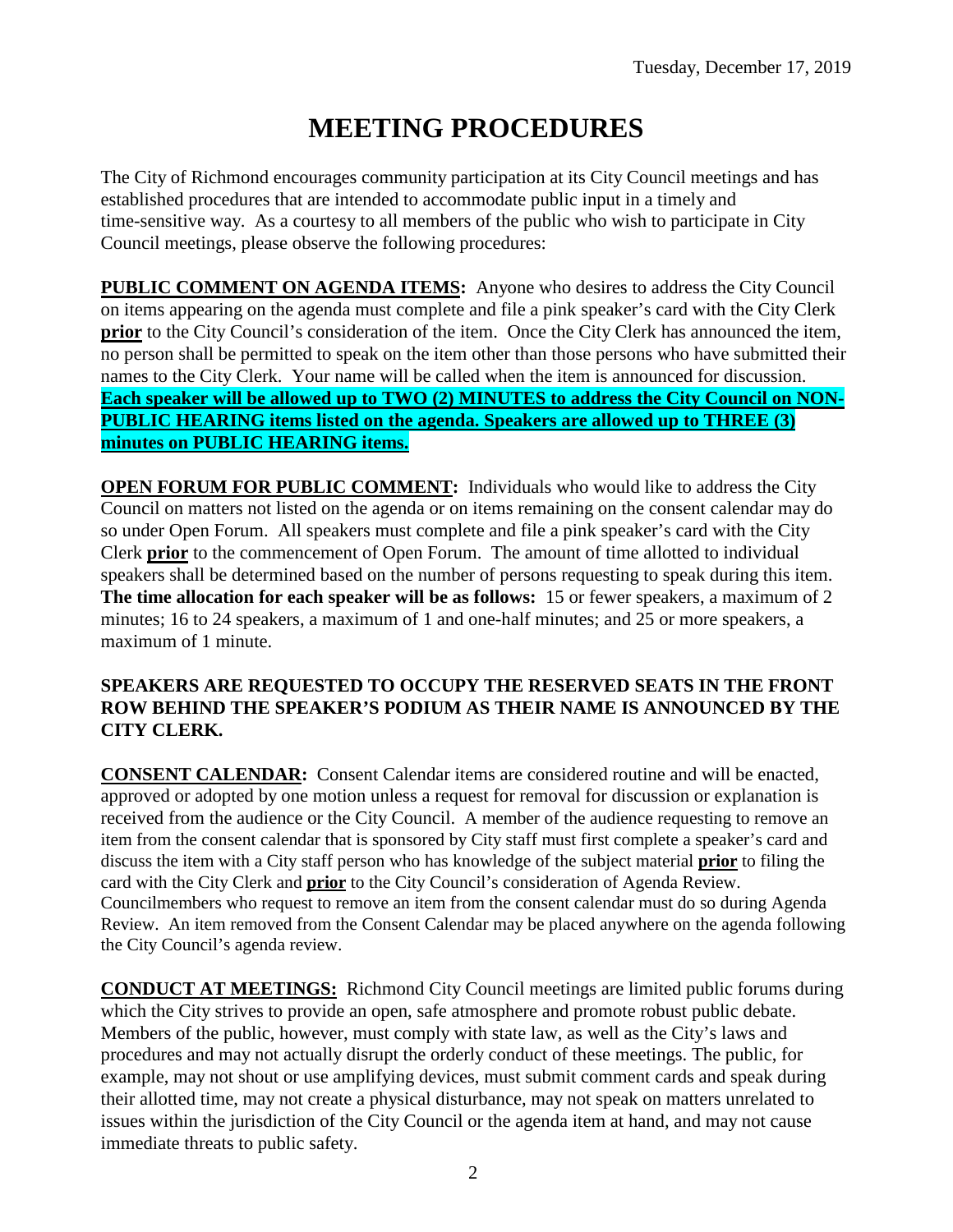**CITY HARASSMENT POLICY:** The City invites public comment and critique about its operations, including comment about the performance of its public officials and employees, at the public meetings of the City Council and boards and commissions. However, discriminatory or harassing comments about or in the presence of City employees, even comments by third parties, may create a hostile work environment, if severe or pervasive. The City prohibits harassment against an applicant, employee, or contractor on the basis of race, religious creed, color, national origin, ancestry, physical disability, medical condition, mental disability, marital status, sex (including pregnancy, childbirth, and related medical conditions), sexual orientation, gender identity, age or veteran status, or any other characteristic protected by federal, state or local law. In order to acknowledge the public's right to comment on City operations at public meetings, which could include comments that violate the City's harassment policy if such comments do not cause an actual disruption under the Council Rules and Procedures, while taking reasonable steps to protect City employees from discrimination and harassment, City Boards and Commissions shall adhere to the following procedures. If any person makes a harassing remark at a public meeting that violates the above City policy prohibiting harassment, the presiding officer of the meeting may, at the conclusion of the speaker's remarks and allotted time: (a) remind the public that the City's Policy Regarding Harassment of its Employees is contained in the written posted agenda; and (b) state that comments in violation of City policy are not condoned by the City and will play no role in City decisions. If any person makes a harassing remark at a public meeting that violates the above City policy, any City employee in the room who is offended by remarks violating the City's policy is excused from attendance at the meeting. No City employee is compelled to remain in attendance where it appears likely that speakers will make further harassing comments. If an employee leaves a City meeting for this reason, the presiding officer may send a designee to notify any offended employee who has left the meeting when those comments are likely concluded so that the employee may return to the meeting. The presiding officer may remind an employee or any council or board or commission member that he or she may leave the meeting if a remark violating the City's harassment policy is made. These procedures supplement the Council Rules and Procedures relating to disruption of orderly conduct at Council meetings.

Any law enforcement officer on duty or whose service is commanded by the presiding officer shall be Sergeant-at-Arms of the Council meetings. He/she, or they, shall carry out all orders and instructions given by the presiding officer for the purpose of maintaining order and decorum at the Council meetings (City Council Rules of Procedure and Order Section III F, RMC Section 2.12.030).

**\*\*\*\*\*\*\*\*\*\*\*\*\*\*\*\*\*\*\*\*\*\*\*\*\*\*\*\*\*\*\*\*\*\*\*\*\*\*\*\*\*\*\*\*\*\*\*\*\*\*\*\*\*\*\*\*\*\***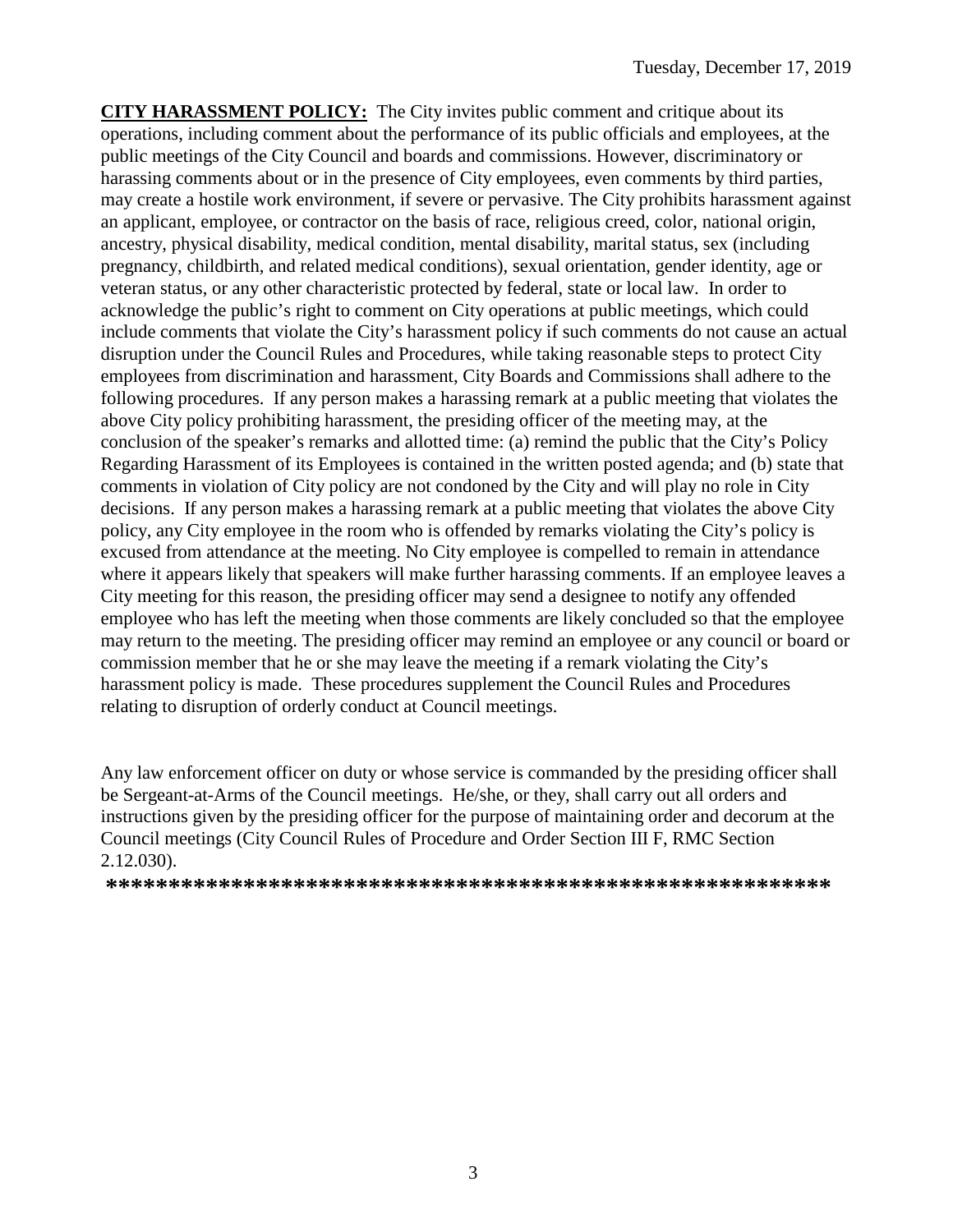## **OPEN SESSION TO HEAR PUBLIC COMMENT BEFORE CLOSED SESSION**

5:00 p.m.

#### **A. ROLL CALL**

#### **B. PUBLIC COMMENT BEFORE CLOSED SESSION**

#### **C. ADJOURN TO CLOSED SESSION**

## **CLOSED SESSION**

Shimada Room of the Community Services Building

#### **CITY COUNCIL**

CONFERENCE WITH REAL PROPERTY NEGOTIATOR (Government Code Section 54956.8):

Property: Point Molate Agency negotiators: Steven Falk Negotiating parties: Winehaven Legacy LLC (SunCal) Under negotiations: price and terms of payment

Property: Nevin Plaza – 2400 Nevin Avenue Agency negotiators: Shasa Curl and Nannette Beacham Negotiating parties: EAH Housing/Eden Housing Under negotiations: price and terms of payment

CONFERENCE WITH LEGAL COUNSEL - ANTICIPATED LITIGATION (Significant exposure to litigation pursuant to paragraph (2) or (3) of Subdivision (d) [as applicable] of Government Code Section 54956.9):

One case

#### PUBLIC EMPLOYEE APPOINTMENT (Government Code Section 54957.6):

Title: City Manager

#### CONFERENCE WITH LABOR NEGOTIATORS (Government Code Section 54957.6):

Agency Representatives: Lisa Stephenson, Jack Hughes, Bruce Soublet, Maria Blue and Belinda Brown Employee organization: International Federation of Technical and Professional Engineers (IFTPE Local 21)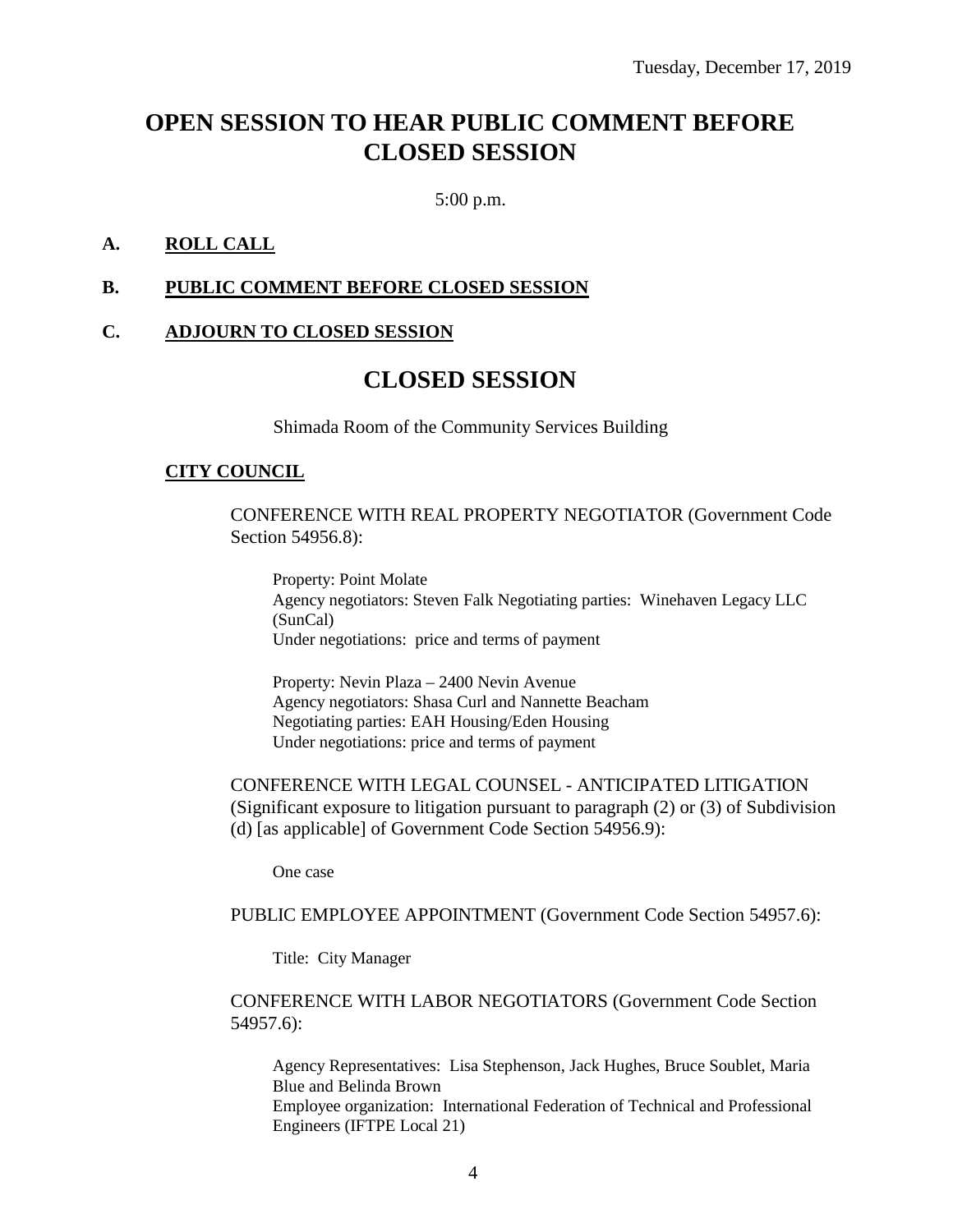## **SPECIAL MEETING OF THE RICHMOND HOUSING AUTHORITY**

6:25 p.m.

- **A. PLEDGE TO THE FLAG**
- **B. ROLL CALL**
- **C. STATEMENT OF CONFLICT OF INTEREST**
- **D. REPORT FROM THE EXECUTIVE DIRECTOR**
- **E. OPEN FORUM FOR PUBLIC COMMENT**
- **F. AGENDA REVIEW**

### **G. HOUSING AUTHORITY CONSENT CALENDAR**

**G-1.** RECEIVE a financial status and operational update for the Richmond Housing Authority (RHA); and ADOPT a resolution authorizing 1) the Housing Authority to accept and appropriate \$401,523 in U.S. Department of Housing and Urban Development (HUD) Community Development Block Grant funds administered by the County of Contra Costa for the repair and replacement of the elevators at Nevin Plaza; and 2) the Executive Director to negotiate and execute all agreements necessary to effectuate the intent of this action - Richmond Housing Authority (Nannette J. Beacham 621-1300).

#### **H. HOUSING AUTHORITY STUDY AND ACTION SESSION**

**H-1.** RECEIVE presentations for the rehabilitation and operation of Nevin Plaza - 2400 Nevin Avenue (Project); and PROVIDE DIRECTION to staff, which may include identification of a preferred developer - Richmond Housing Authority (Shasa Curl/Nannette Beacham 621-1300).

### **I. ADJOURNMENT**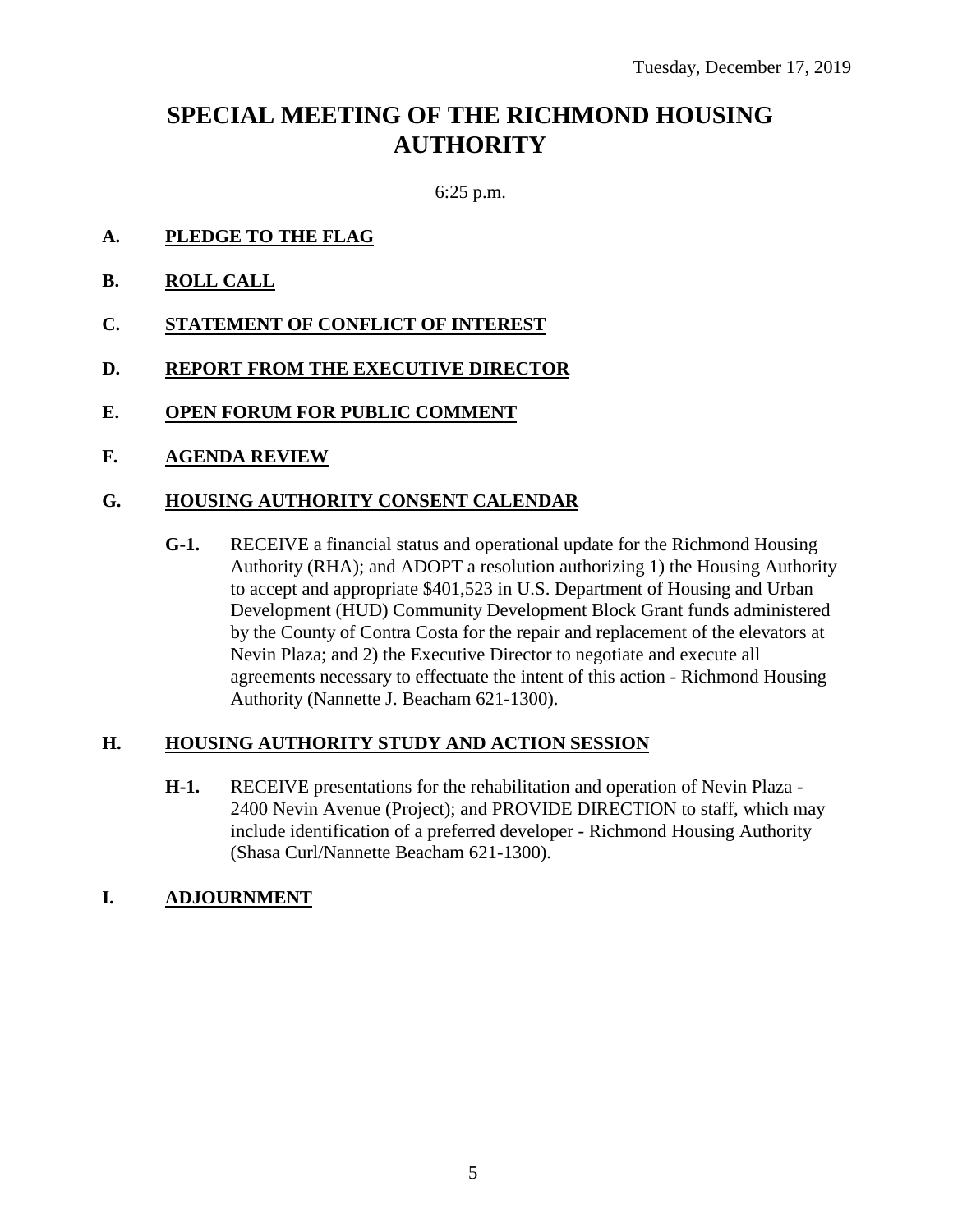## **MEETING OF THE SUCCESSOR AGENCY TO THE RICHMOND COMMUNITY REDEVELOPMENT AGENCY AND RICHMOND CITY COUNCIL**

6:30 p.m.

## **A. ROLL CALL**

- **B. STATEMENT OF CONFLICT OF INTEREST**
- **C. AGENDA REVIEW**

## **D. PRESENTATIONS, PROCLAMATIONS, AND COMMENDATIONS**

- **D-1.** PROCLAMATION recognizing Jermaine Terry II for receiving the US Bank Inspirational Athlete Award and his outstanding athletic and academic abilities - Councilmembers Nathaniel Bates (620-6743) and Jael Myrick (620-6636).
- **D-2.** PROCLAMATION commemorating the 51st anniversary of the East Bay Center for the Performing Arts - Office of the Mayor (Mayor Tom Butt 620-6503).
- **D-3.** ANNOUNCE recent resignations from City of Richmond boards, commissions, and committees; and ANNOUNCE vacancies as of December 11, 2019, and ask that interested individuals send applications to the City Clerk - Office of the Mayor (Mayor Tom Butt 620-6503).

## **E. REPORT FROM THE CITY ATTORNEY OF FINAL DECISIONS MADE DURING CLOSED SESSION**

## **F. REPORT FROM THE CITY MANAGER**

**G. OPEN FORUM FOR PUBLIC COMMENT**

## **H. SUCCESSOR AGENCY TO THE RICHMOND COMMUNITY REDEVELOPMENT AGENCY CONSENT CALENDAR**

**H-1.** ADOPT a resolution approving the Successor Agency to the Richmond Community Redevelopment Agency's Recognized Obligation Payment Schedule and administrative budget for the period of July 1, 2020, through June 30, 2021, ("ROPS 20-21") pursuant to California Health and Safety Code Sections 34177(o) and 34171(a),(b), and 34177(j) - Successor Agency to the Richmond Community Redevelopment Agency (Steve Falk 620-6512/Lina Velasco 620- 6706).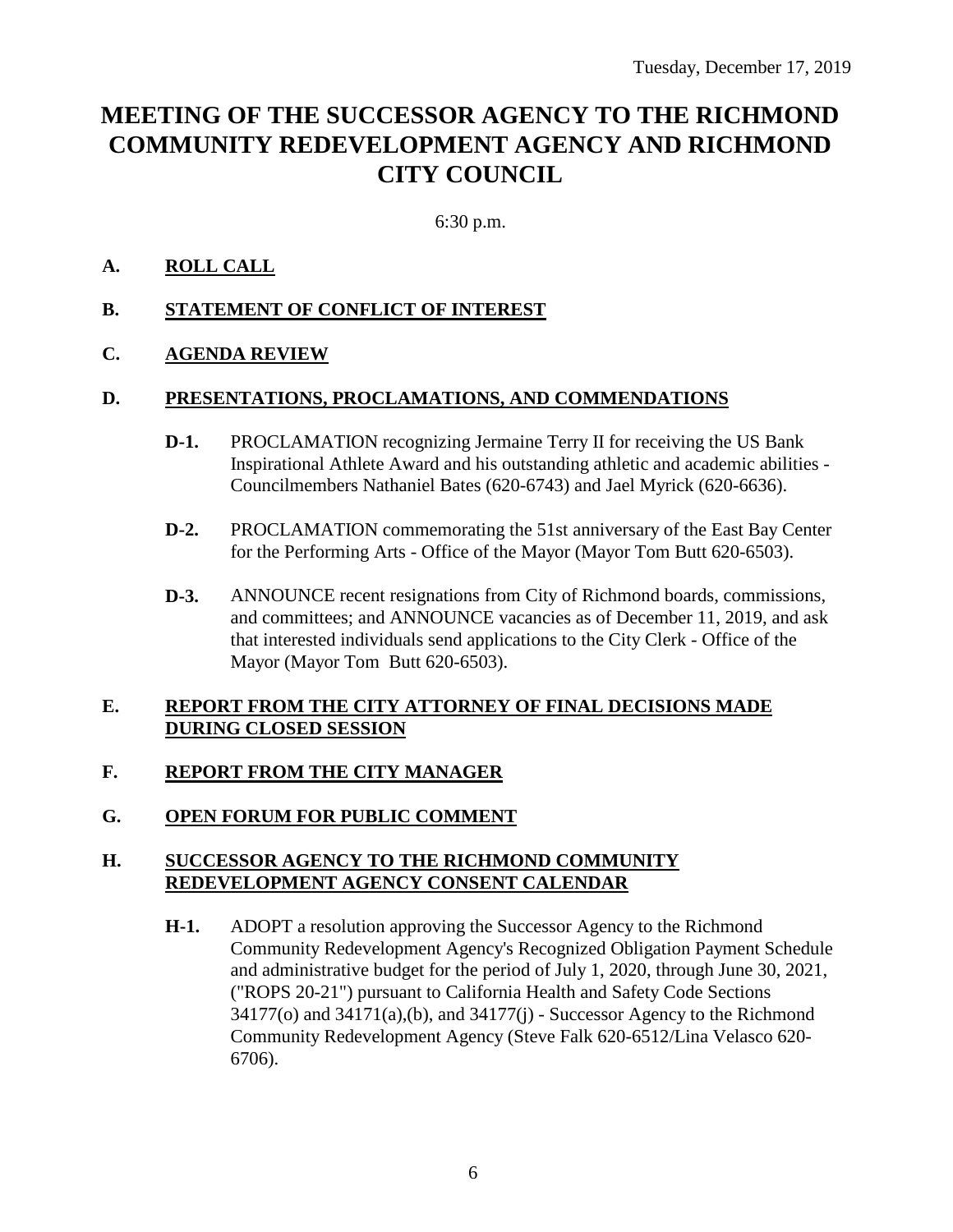## **I. CITY COUNCIL CONSENT CALENDAR**

- **I-1.** AUTHORIZE the City Manager to execute a ten (10) year lease agreement between the City of Richmond and the Watershed Nursery at 601 A Canal Boulevard - Water Resource Recovery Department (Yader Bermudez 774- 6300/Mary Phelps 621-1269).
- **I-2.** ADOPT a resolution for the City authorizing submission of reimbursement requests for the Wastewater Treatment Plant Critical Improvement Projects from the Clean Water State Revolving Fund (CWSRF) Loan in the amount of \$50,000,000 - Water Resource Recovery/Finance Department (Yader Bermudez 774-6300/Belinda Brown 620-6740).
- **I-3.** ADOPT a resolution incorporating the emergency support functions as annexes into the City of Richmond's Emergency Operations Plan – Fire Department (Chief Adrian Sheppard 510-307-8041).
- **I-4.** APPROVE a contract with Public Resources Advisory Group to provide financial advisory services in an amount not to exceed \$150,000 over a threeyear term, with the option to renew the contract for an additional two years, for a total contract amount not to exceed \$250,000 based on the same terms, if approved by both parties - Finance Department (Belinda Brown 620-6740).
- **I-5.** DIRECT the city manager and staff to explore potential revenue enhancement and cost recovery measures, including researching and preparing potential ballot measures for City Council consideration; and AUTHORIZE the city manager to hire a consultant for an amount not to exceed \$25,000 to analyze potential revenues and expenditures for Kids First - Office of the Mayor (Mayor Tom Butt 620-6503). **This item was continued from the December 3, 2019, meeting.**
- **I-6.** APPROVE contracts with Allied Universal to provide security guard services at 325 Civic Center Plaza, 403 Civic Center Plaza, 440 Civic Center Plaza, 450 Civic Center Plaza, 330 25th Street, 2525 Macdonald Avenue, 2705 Macdonald Avenue, 326 27th Street, and 1322 Canal Boulevard from January 1, 2020, to December 31, 2022, with a two year option to extend upon agreement by both parties, in an amount not to exceed \$1,742,947; and APPROPRIATE Fiscal Year (FY) 2020-21 funds in the amount of \$561,716, Fiscal Year (FY) 2021-22 funds in the amount of \$579,118, and Fiscal Year (FY) 2022-23 funds in the amount of \$602,113 to cover the cost of the contracts - Police Department (Interim Chief Bisa French 621-1802).
- **I-7.** APPROVE an interagency agreement with the Contra Costa County Health Services Department to provide mental health outreach services from July 1, 2019, through June 30, 2020; and ACCEPT and APPROPRIATE \$146,795 in Assembly Bill 109 Realignment funds - Police Department (Interim Chief Bisa French 621-1802).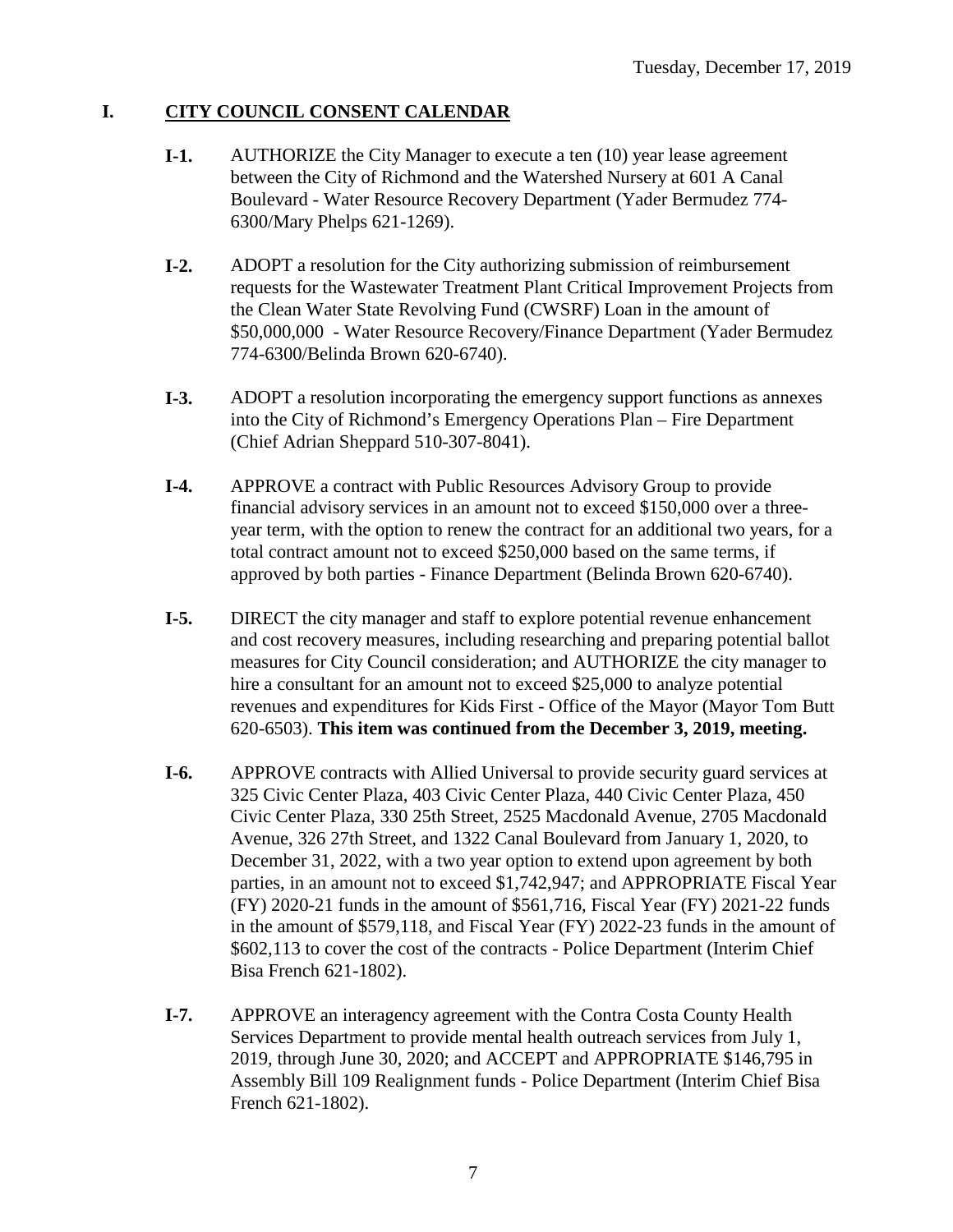- **I-8.** APPROVE a purchase from First Spear of California for tactical safety equipment for the Police Department's High Risk Entry Team in an amount not to exceed \$24,568.05 - Police Department (Interim Chief Bisa French 621-1802).
- **I-9.** APPROVE the purchase of five (5) 2020 Ford F250 trucks from The Ford Store San Leandro in an aggregate amount not to exceed \$130,000 - Department of Infrastructure Maintenance and Operations (Tim Higares 231-3008).
- **I-10.** ADOPT a resolution to update the 2020 solid waste collection rates; and AUTHORIZE and APPROVE the City Manager to execute an amendment to the Solid Waste Collection Franchise Agreement to increase the Franchise Fee as directed by City Council to 17.5 percent - City Manager's Office (Shasa Curl/Adam Lenz 620-6512).
- **I-11.** APPROPRIATE unexpended Fiscal Year 2018-2019 Environmental and Community Investment Agreement (ECIA) Community Grant funds totaling \$300,000 to Fiscal Year 2019-2020; and AUTHORIZE the appropriation of any unexpended ECIA Community Grant funds in future fiscal years related to grant extensions to allow for the rolling over of unexpended funds to the subsequent fiscal year - City Manager's Office (Steven Falk/LaShonda White 620-6512).
- **I-12.** APPROVE the Fiscal Year (FY) 2020-21 Environmental and Community Investment Agreement (ECIA) competitive grant program guidelines and application - City Manager's Office (Steven Falk/LaShonda White/Rochelle Polk 620-6512).
- **I-13.** AUTHORIZE the City Manager to enter a funding agreement with the Bay Area Air Quality Management District (Air District) in the amount of \$55,000; and AUTHORIZE the City Manager to enter a purchase contract with Envision Solar International not to exceed \$80,000 to purchase a mobile solar charging arc; and APPROPRIATE \$210,000 from the Chevron Environmental and Community Investment Agreement (ECIA) fund to cover the remaining up front installation and operational costs that are required to support fifteen (15) new electric vehicle charging stations throughout the grant cycle - City Manager's Office (Steven Falk/Denée Evans 621-1718).
- **I-14.** RECEIVE a written update on research to-date and recommended next steps on the development of an Equal Access Ordinance - City Manager's Office (Shasa Curl/Gabino Arredondo 620-6512).
- **I-15.** ADOPT a Resolution of Intention to set the public hearing to allow property owners request for street vacation for the unbuilt portion of Meeker Avenue from the west line of South 19th Street to the east line of South 17th Street, and set the public hearing on the matter before the Council on January 14, 2020 - Engineering and Capital Improvement Projects Department (Yader Bermudez 620-5478/Dane Rodgers 307-8112).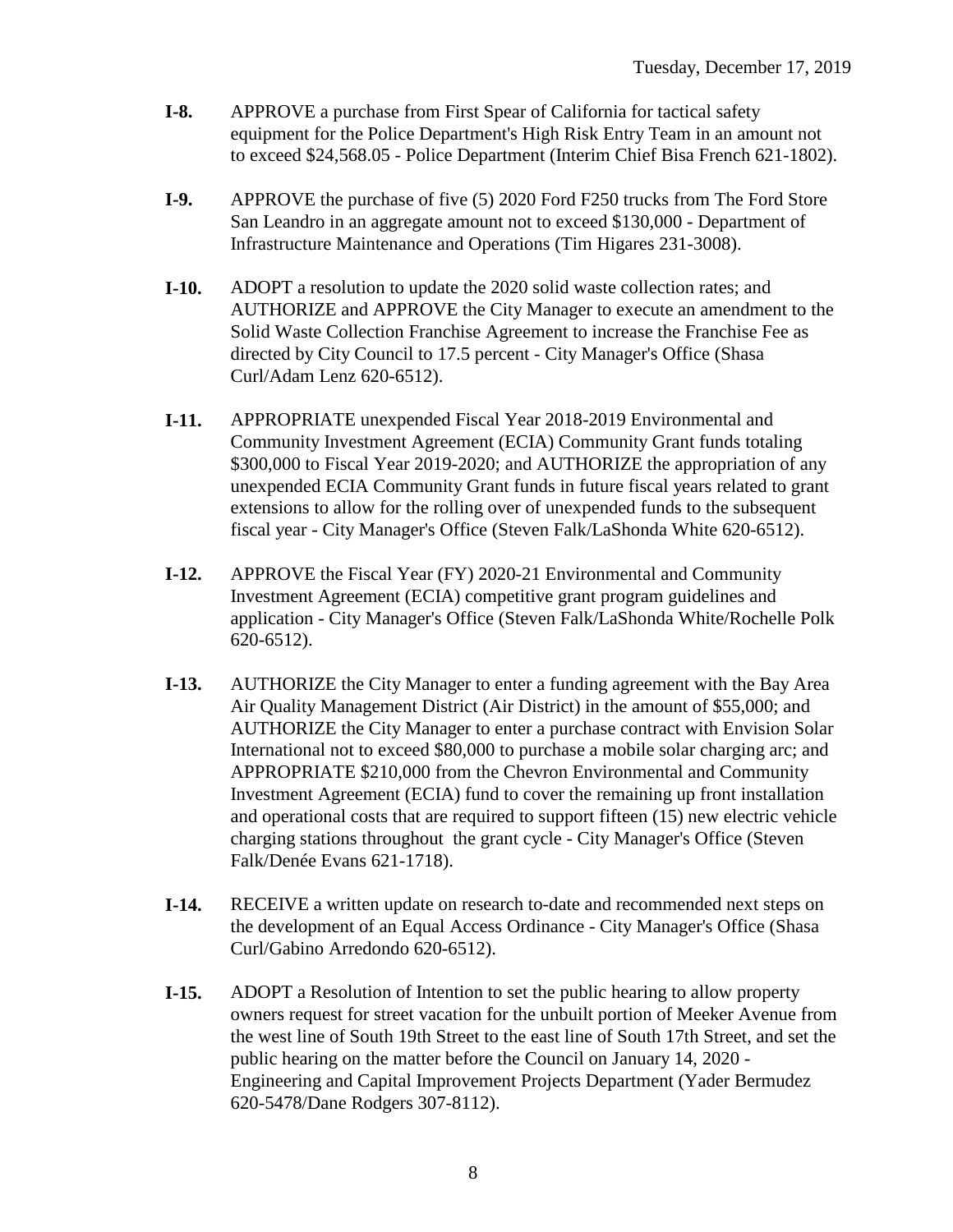- **I-16.** ADOPT a resolution amending the City of Richmond's Conflict of Interest Code to ensure that all City positions required to file Statements of Economic Interest are properly identified - City Attorney's Office (Bruce Reed Goodmiller 620- 6509).
- **I-17.** APPROVE a legal services agreement with Sacks Ricketts & Case, LLP in an amount not to exceed \$30,000, for ongoing advice regarding labor negotiations with a term expiration of June 30, 2020 - Human Resources Management Department/City Attorney's Office (Lisa Stephenson 620-6600/Bruce Soublet 620-6509).
- **I-18.** ADOPT a resolution to ratify the November 8, 2019, side letter implementing the schedule change for Patrol Lieutenants to a "3-12" work schedule. This only applies to Lieutenants working in Patrol - Human Resource Management Department (Lisa Stephenson 620-6600).
- **I-19.** ADOPT a resolution to ratify the August 8, 2018, side letter implementing the schedule change for Police Officers and Sergeants to an "11/80" work schedule. This only applies to Officers and Sergeants working in Patrol - Human Resources Management Department (Lisa Stephenson 620-6600).
- **I-20.** ADOPT a resolution amending the City of Richmond's Position Classification Plan to add four (4) new classifications: Deputy City Manager, Community Development Director, Library and Community Services Director, and Public Works Director - Human Resources Department (Lisa Stephenson/Donna Newton 620-6600). **This item was continued from the December 3, 2019, meeting.**
- **I-21.** INTRODUCE an ordinance (first reading) to establish wages, salary, and compensation for Deputy City Manager (Salary Range No. 5.5. \$12,338 - \$19,640); Community Development Director (Salary Range No. 5.2. \$11,801 - \$18,785), Library and Community Services Director (Salary Range No. 5.1 \$10,728 - \$17,078) and Public Works Director (Salary Range No. 5.1 \$10,728 - \$17,078) classifications - Human Resources Department - (Lisa Stephenson/Donna Newton 620-6600). **This item was continued from the December 3, 2019, meeting.**
- **I-22. WITHDRAWN FROM THE AGENDA** the matter to introduce an ordinance (first reading) amending Article XI of the Municipal Code (Public Safety and Welfare) by adding Chapter 11.104 (Fair Tenant Screening) requiring landlords to accept a verified and secure third party tenant screening report on behalf of a tenant(s) when applying for rental housing within a 30-day period - Planning and Building Services Department (Lina Velasco 620-6841). **This item was continued from the December 3, 2019, meeting.**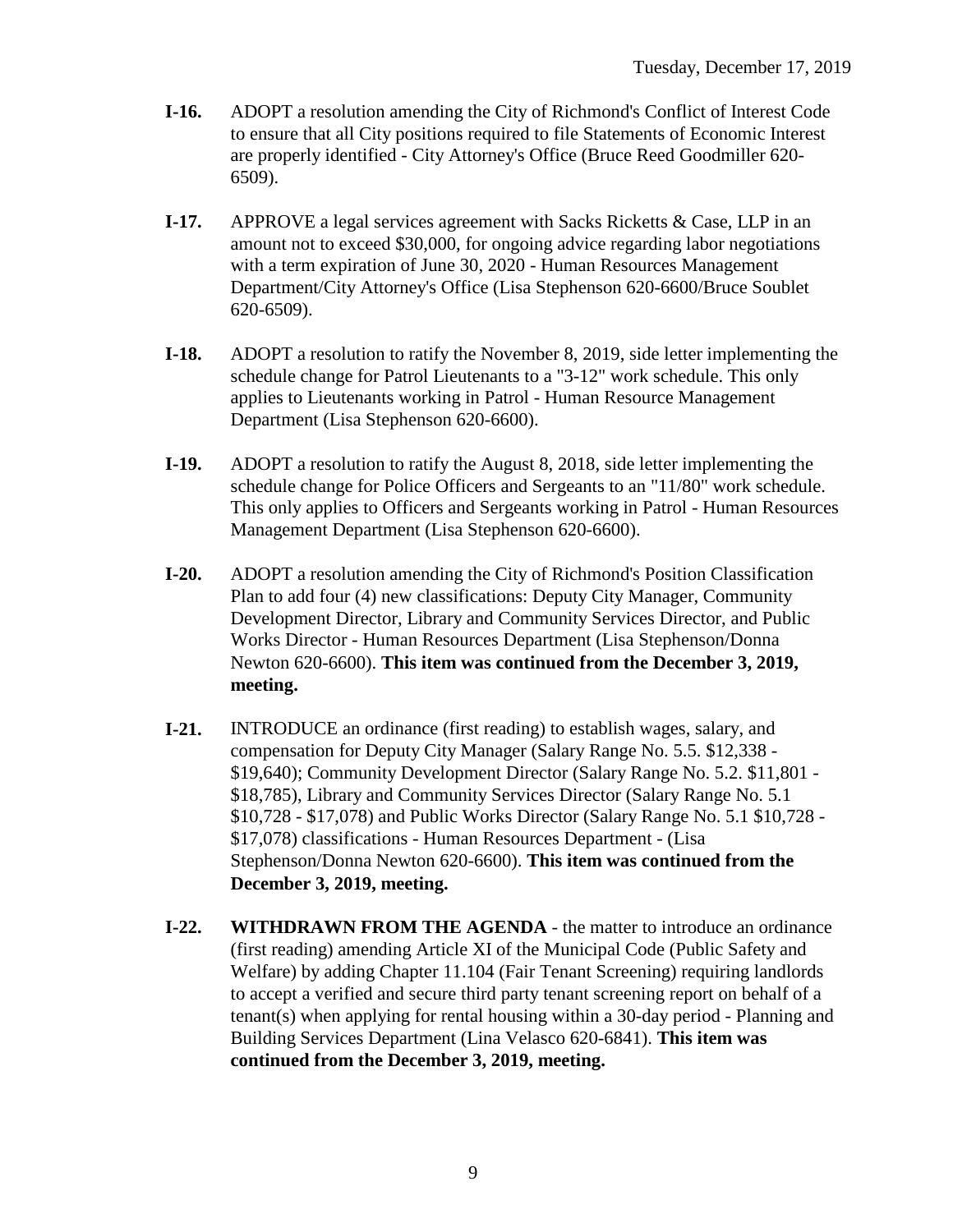- **I-23. WITHDRAWN FROM THE AGENDA** the matter to introduce an ordinance (first reading) amending Article XI of the Municipal Code by adding Chapter 11.102, Source of Income Ordinance to prohibit discrimination of housing based on an applicant's source of income, including using rental subsidies like the Housing Choice Voucher Program (commonly known as Section 8) - Planning and Building Services Department (Lina Velasco 620-6841). **This item was continued from the December 3, 2019, meeting.**
- **I-24. WITHDRAWN FROM THE AGENDA** the matter to adopt an ordinance (second reading) amending Richmond Municipal Code (RMC) Article VI, Building Regulations by revising Chapters 6.02 and 6.04 (adopting the 2019 California Building Standards Code), and repealing Chapters 6.16, 6.20, 6.28 (which are superseded by the 2019 codes and incorporated into Richmond Municipal Code [RMC] Chapter 6.04) and 6.46 (which has been superseded by the California Green Building Standards Code incorporated into Chapter 6.04) - Planning and Building Services Department (Lina Velasco 620-6706). **This item was continued from the December 3, 2019, meeting.**
- **I-25.** APPROVE a Contract Amendment (No. 1) with Analytical Environmental Services (AES) to increase their contract limit by \$750,000, for a total amount not to exceed \$1,750,000 to continue providing on-call professional environmental consulting services - Planning and Building Services Department (Lina Velasco 620-6706).
- **I-26.** APPROVE a contract with John Toki to complete fabrication and installation of a ceramic sculpture with a water feature at the West Contra Costa County Family Justice Center, 256 24th Street, in an amount not to exceed \$12,750 for a total project amount of \$23,000, for a term that ends on December 31, 2020; and APPROPRIATE \$12,750 in the Fiscal Year (FY) 2019-20 budget from the remaining project balance from previous fiscal years - Library and Cultural Services Department (Katy Curl 620-6554).
- **I-27.** APPROVE the minutes of the November 26, 2019, Regular City Council meeting - City Clerk's Office (Pamela Christian 620-6513).
- **I-28.** APPROVE an employment agreement with Laura Snideman as Richmond City Manager, providing for a three-year term commencing January 27, 2020, at an initial base salary of \$255,000 annually (approximately \$342,868 total compensation), with subsequent salary increases subject to a satisfactory performance evaluation, and other specified employment terms - City Manager's Office (Steven Falk 620-1264).